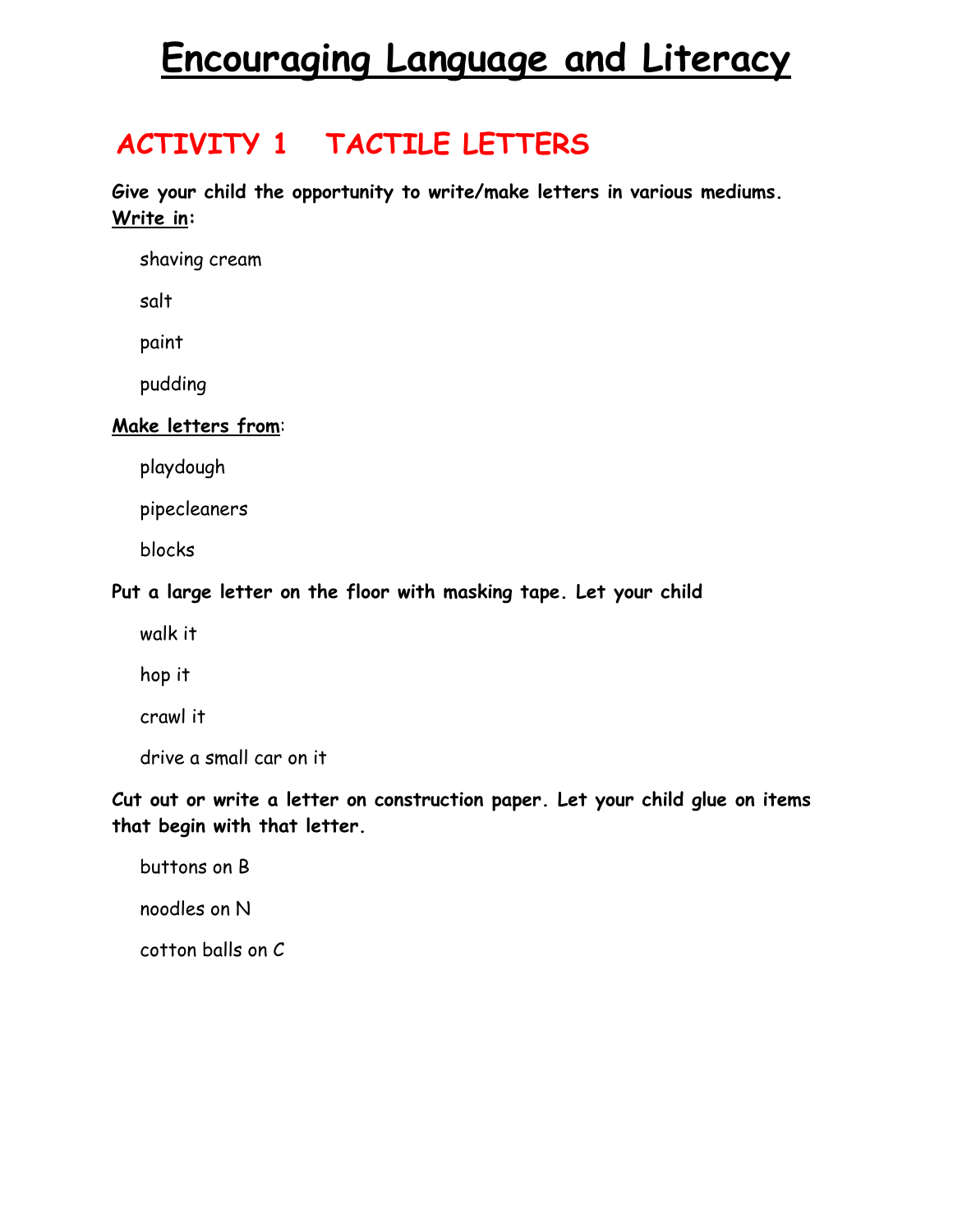#### **ACTIVITY 2 LETTER DETECTIVE**

Give your child a magnifying glass to look for letters around the house. Tell your child he/she is a letter detective.

### **ACTIVITY 3 EYE SPY**

Give your child a pair of silly glasses (sunglasses, frames without the lens, etc.)

Have them play eye spy by looking around the house for letters or words.

# **ACTIVITY 4 BURIED LETTERS**

Fill a dishpan half full of sand.

Bury some plastic letters in the sand

Have your child dig for them. Have them name the letters as they discover them, or dig for a specific letter.

# **ACTIVITY 5 CATCH A LETTER**

Fill a dishpan half full of water.

Add plastic or sponge letters

Give your child a small fish net to catch and then name the letters.

## **ACTIVITY 6 FISHING FOR LETTERS**

Make a fishing pole from a dowel and yarn.

Tie a magnet on the end.

Cut fish shapes from construction paper and let your child decorate them.

Write a letter on each one.

Put a paper clip on the fish where the mouth would be.

Spread the fish on the floor.

Let your child catch a letter and tell you what it is.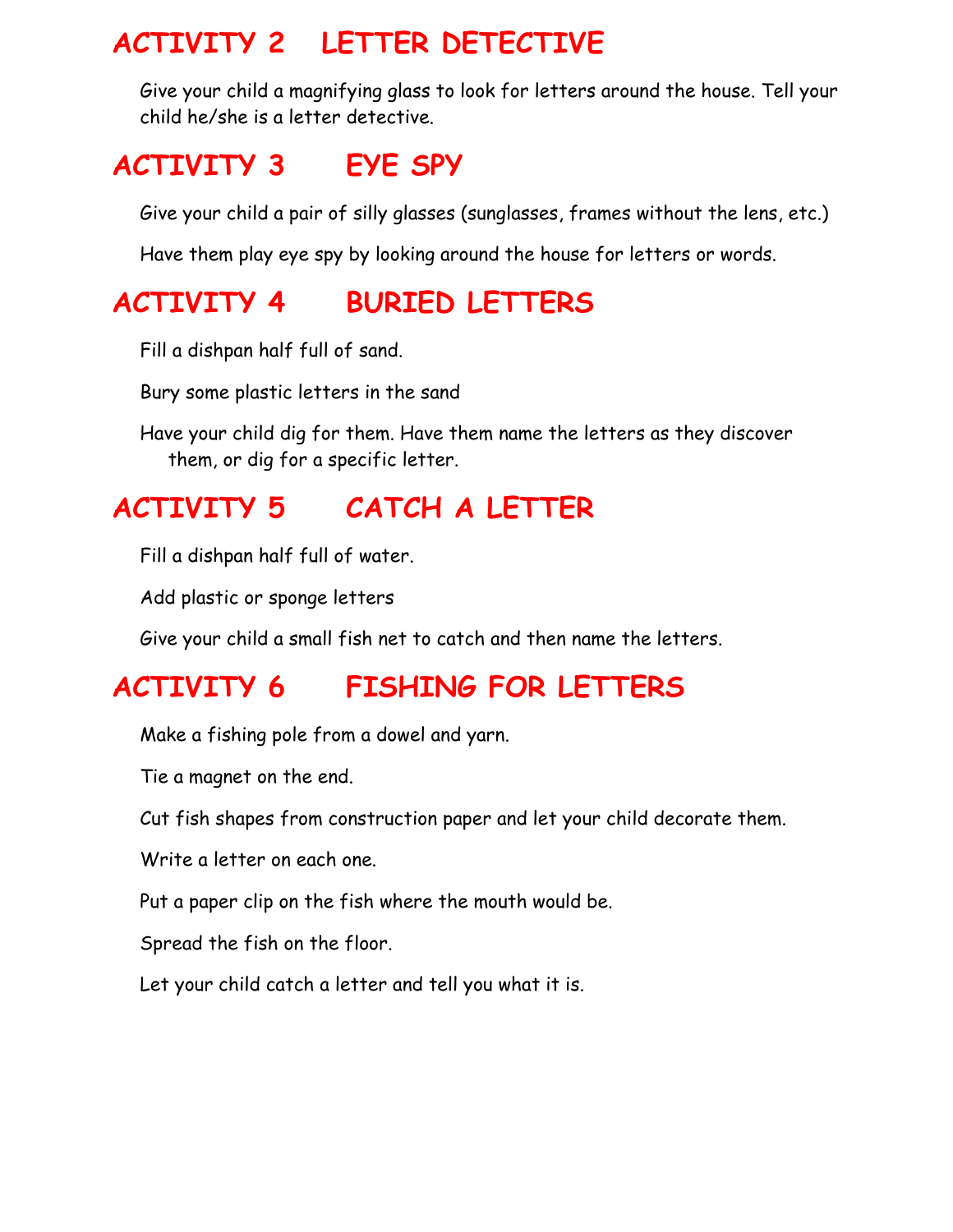#### **ACTIVITY 7 LETTER SORTING**

Give your child a handful of plastic letters.

Have your child look to see how they are alike.

Find: letters with straight lines / slanted lines/ curved lines/ tails/ humps/ etc.

## **ACTIVITY 8 ALPHABET HOKEY POKEY**

Write a letter on several index cards, and spread them out on the floor.

Call out a letter.

Have your child find the letter and dance with it.

You put the letter M in.

You put the letter M out.

You put the letter M in,

And you shake it all about.

You do the Hokey Pokey and

You turn yourself around.

That's what it's all about.

## **ACTIVITY 9 WIGGLE WORMS**

Write the words Wiggle Worms on a gift bag.

Inside, put index cards cut in half with a letter printed on each one.

Draw a worm on several cards, and add them to the bag.

Let your child close their eyes, reach into the bag, and draw out a card.

- If it is a letter, your child names it. If it is a worm, he/she screams wiggle worm, and you both wiggle.
- This can be done with turkey stickers at Thanksgiving (gobble, gobble), Santa stickers at Christmas (Ho, Ho, Ho), or any other item your child is interested in.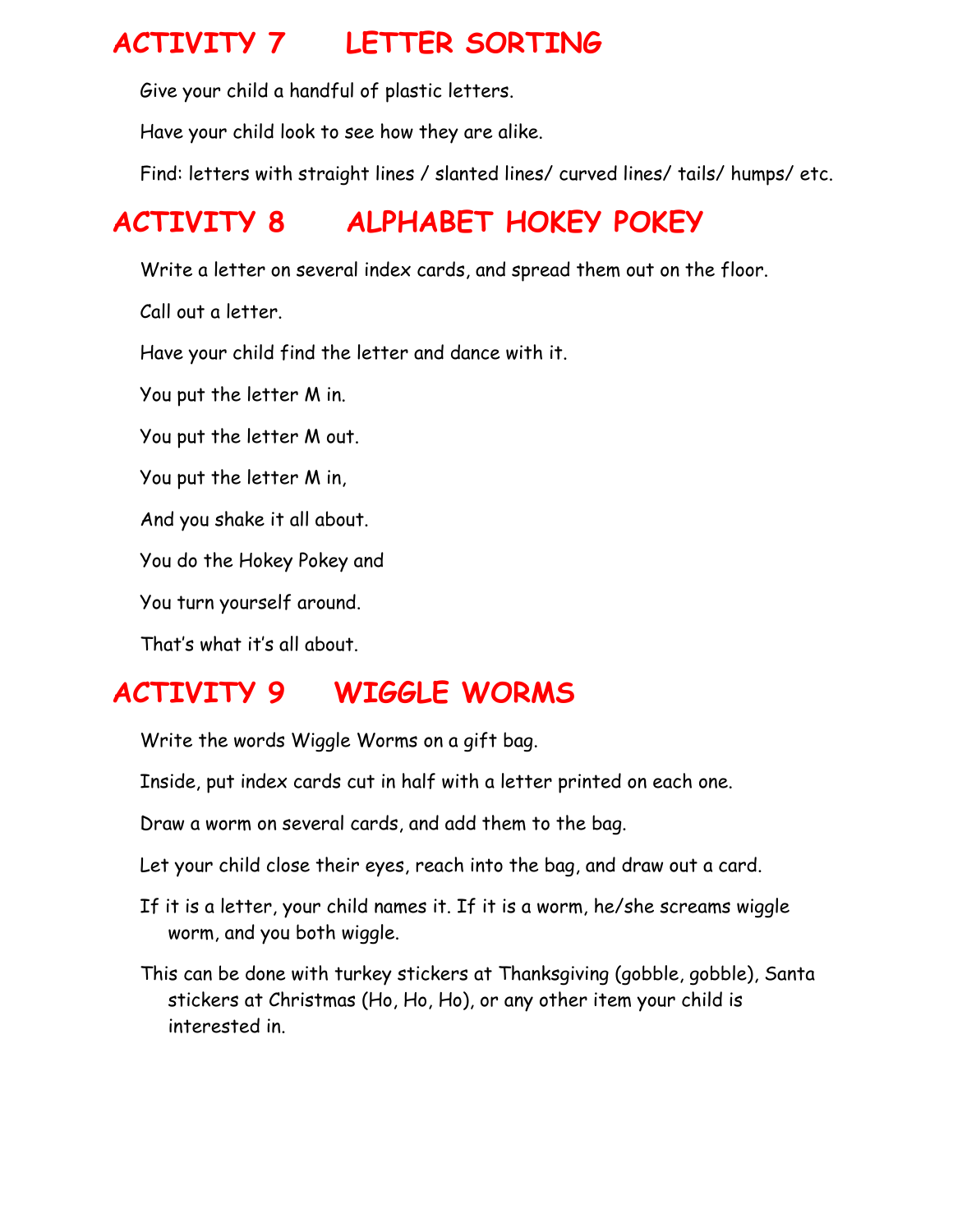### **ACTIVITY 10 POINTERS**

There are a variety of items that your child can use as pointers.

Allow them to point out letters or words in books, newspapers, magazines, etc.

Items to use for pointers:

unsharpened pencils

backscratchers

wooden spoons

magic wands

tongue depressors with the tip dipped in glue then glitter

dowel rods with Velcro on the end / attach any small item with velcro (a plastic insect, flower, etc.)

## **ACTIVITY 11 HIGHLIGHT IT!**

Buy a roll of removable book covers.

Cut out some small pieces.

Have your child find a specific letter or word in a book, chart, etc. and highlight it.

## **ACTIVITY 12 BEAN BAG TOSS**

Write letters in random order on a shower curtain.

Provide your child with a beanbag.

Have them throw the beanbag and name the letter that it lands on.

## **ACTIVITY 13 ENVIRONMENTAL PRINT**

Environmental print is the print we recognize from the colors, pictures, and shapes that surround it. This is usually the first print a child recognizes. We see it all around us (on labels on food and clothing, logos on stores and restaurants, and signs)

There are a variety of activities to do with environmental print

Look at actual food items, store ads, coupons, etc.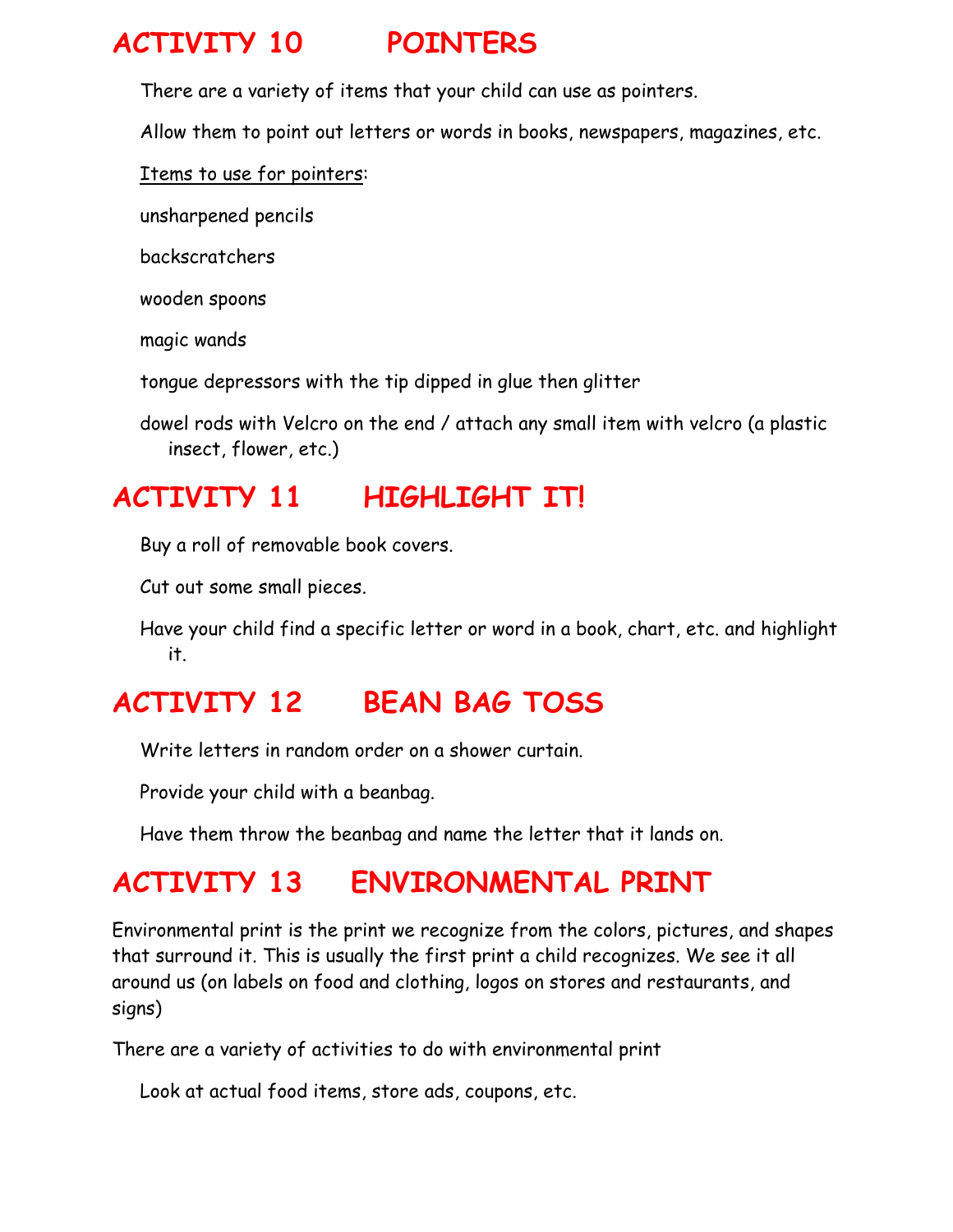Use actual labels to match, find a specific letter, cut apart to make a puzzle, etc.

Make books using environmental print:

My Favorite Restaurants

My Favorite Cereals

My ABC Book

#### Make an 'I Can Read So Many Things' book:

I can read Cheetos.

I can read M&Ms, etc.

Glue the logo of the item on each page.

#### **ACTIVITY 14 SHAKE IT**

Fill empty film containers with a variety of materials:

beans, rice, paperclips, keys, marbles, etc.

Glue an additional object on to an index card.

Have your child shake the container, listen for the sound, and place the container by the correct object.

Additional games:

- find the loudest/softest sound

-fill two containers with the same material, and have your child

match each pair that sounds the same

#### **ACTIVITY 15 THUMBS UP**

Glue two pictures on an index card.

Make some of the cards with rhyming pictures and some without.

Show them to your child and say the two words.

If the words rhyme, your child puts their thumb up.

If the words do not rhyme, your child puts their thumb down.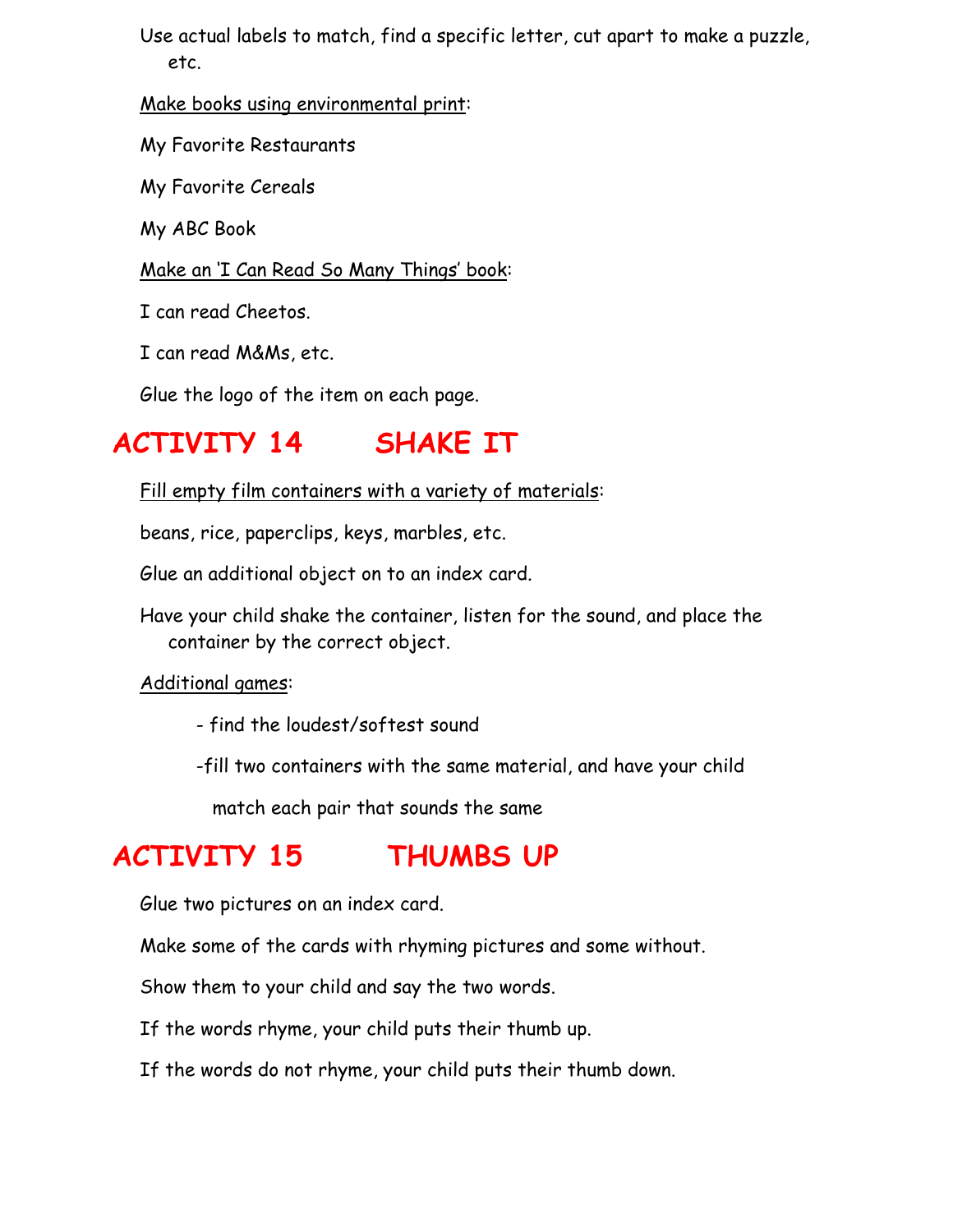## **ACTIVITY 16 RHYMING BASKETS**

Find a variety of objects that rhyme:

van/fan chime/dime cat/hat bone/phone rock/sock car/star

Have your child choose an object from the basket, say the name, and then search for the one that rhymes.

#### **ACTIVITY 17 ALLITERATION FUN**

Choose a small stuffed animal, and help your child give it a name to match its beginning sound (Peggy Pig).

Assist your child in making up a story about the animal using as many of the same letter sounds as possible.

This is Peggy Pig. She likes to eat pizza, popcorn, pickles, and peaches. Her favourite colors are purple and pink.

#### **ACTIVITY 18 SOUND SURPRISE**

Put several objects starting with the same sound in a surprise bag.

Have your child take an item out of the bag and name it.

Have them do this with each item, and try to guess the beginning sound.

#### **ACTIVITY 19 MARACA MUSIC**

Glue two pictures onto an index card.

- Put some pictures with the same beginning sound, and some with different sounds.
- Say the two words and have your child shake the maracas if the words begin with the same sound. They will keep it silent if the beginning sounds are different.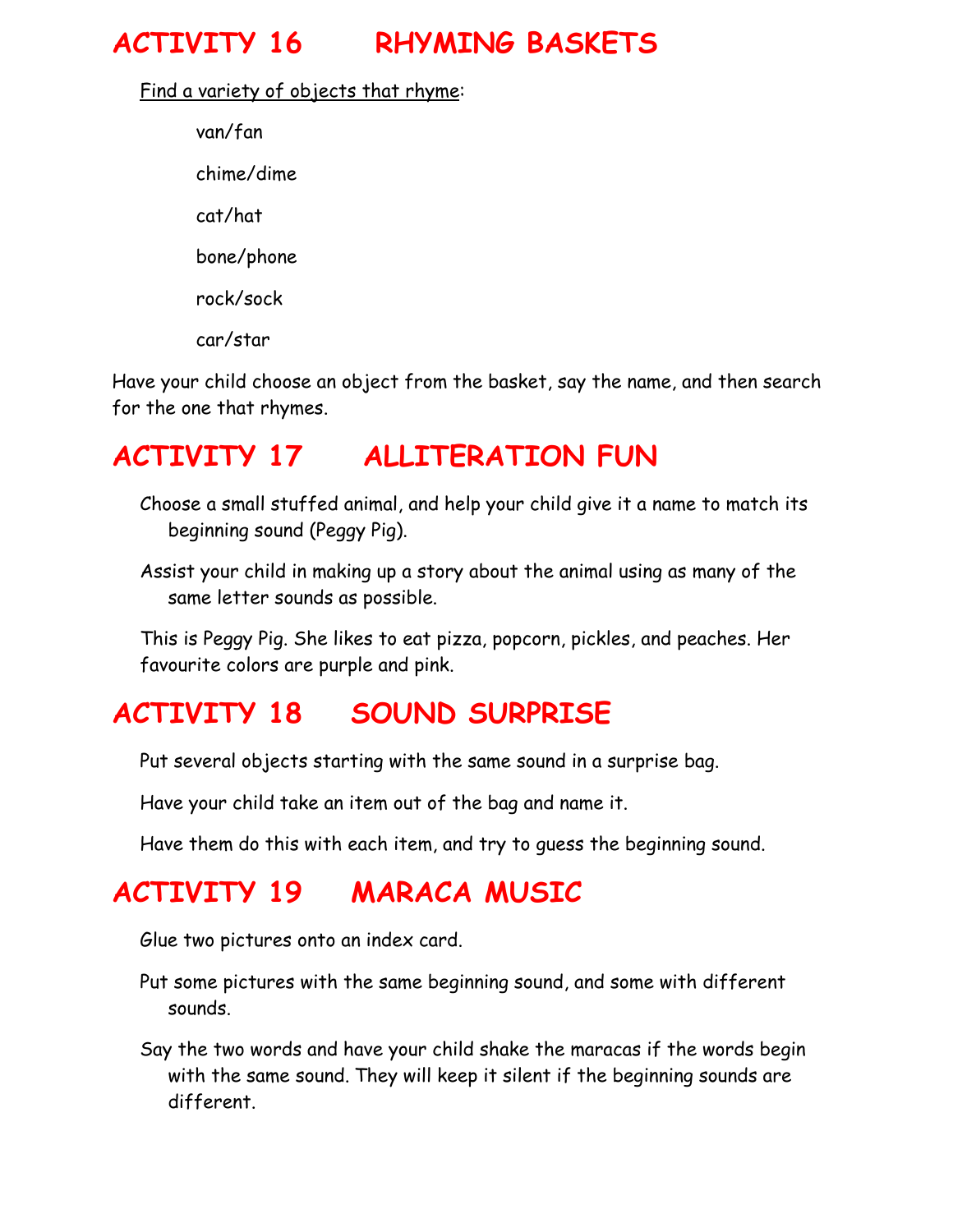#### **ACTIVITY 20 PASS THE PAIL**

Put a variety of objects in a sand pail.

Have your child choose an object, say its name. And listen for the beats or syllables.

Help your child clap the beats or syllables for each word.

sun glass es (3)

flow er(2)

pen cil(2)

dog(1)

din o saur(3)

ap ple(2)

# **ACTIVITY 21 HOW MANY WORDS?**

Give your child 4-5 poker chips or small blocks.

Say a short sentence such as, "I like pizza."

Have your child repeat the sentence, moving a chip for each word.

# **ACTIVITY 22 MYSTERY WORDS**

Put several plastic animals into a bag.

Tell your child they must listen carefully for the mystery word.

Say the word stretching out the sounds:

- /c/ /a/ /t/
- /d/ /o/ /g/
- /d/ /u/ /ck/
- /p/ /i/ /g/
- After you say each word, give your child an opportunity to figure out the mystery. When they guess the word, pull out the animal and let them see if they are correct.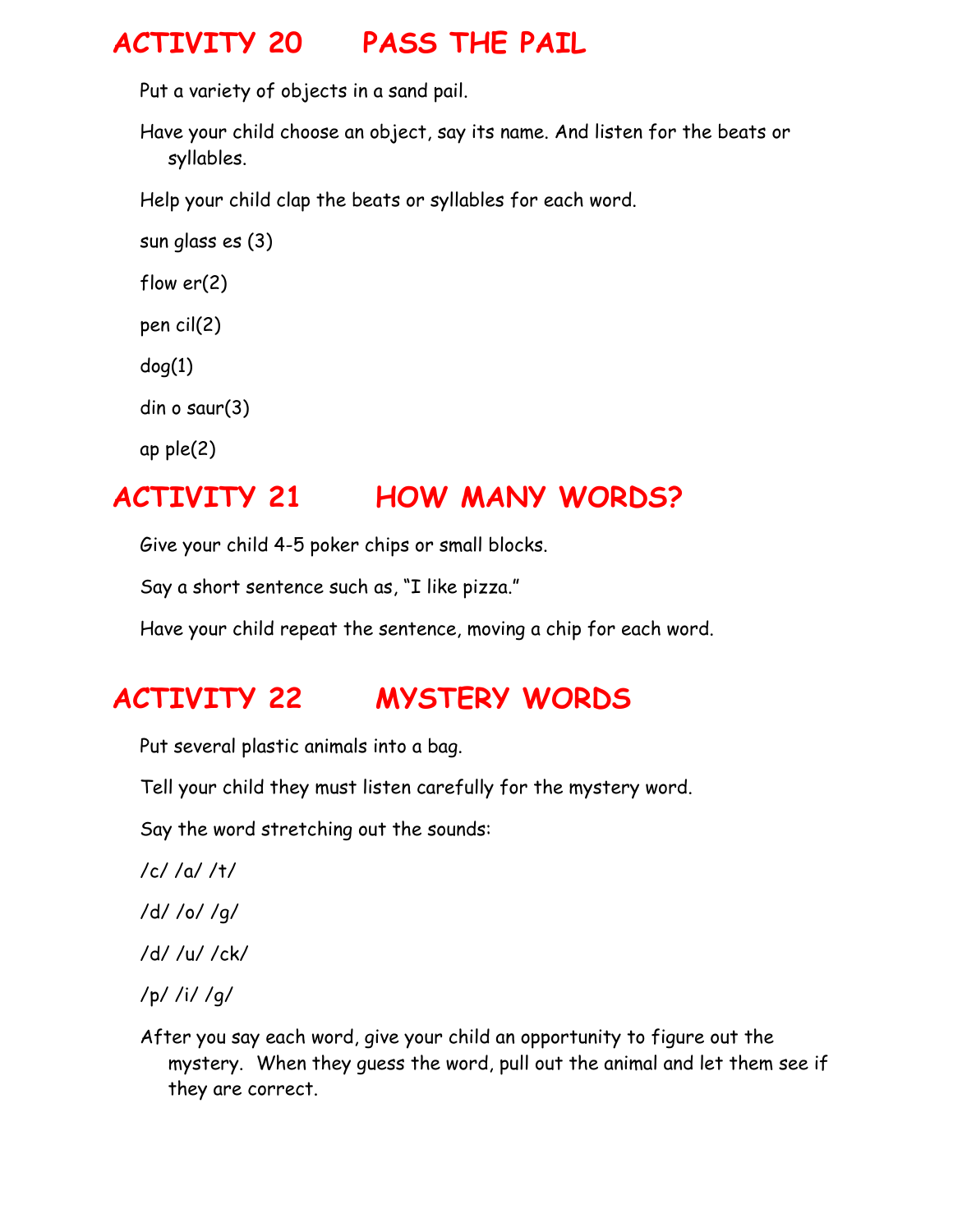### **ACTIVITY 23 WRITING CORNER**

Give your child many opportunities to write. Change materials as needed to increase their motivation.

Things to write on:

variety of colored paper

stationary

receipts

post it notes

clipboards with paper

old forms

Things to write with:

markers

pens

pencils

crayons

chalk (white and colored)

squiggle pens

Accessories:

envelopes

tape

ruler

hole punch

scissors

junk mail

catalogs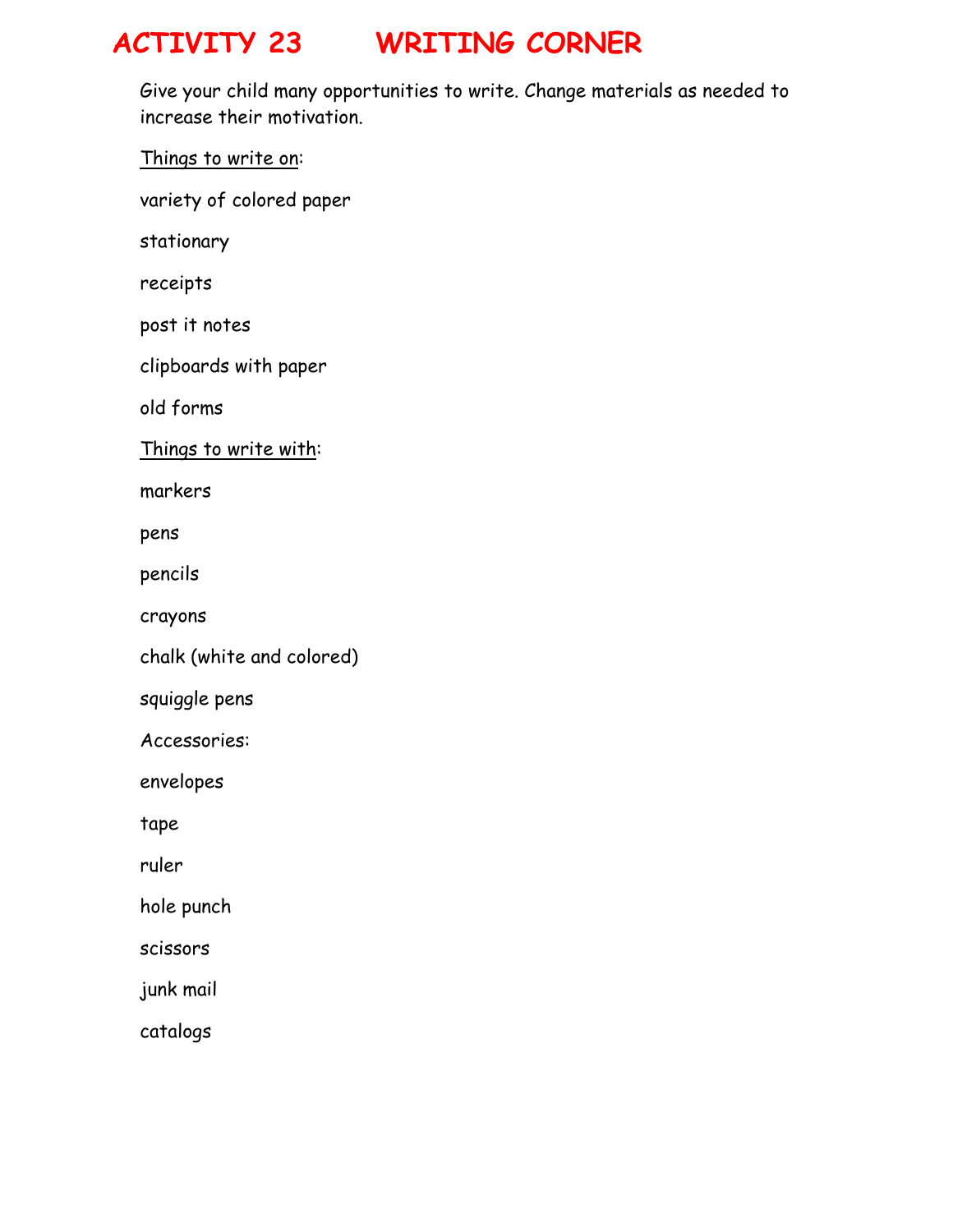#### **ACTIVITY 24 JOURNAL WRITING**

Allow your child to purchase a special notebook/folder.

Put your child's name on the front (John's Journal).

Allow them to write and draw about their experiences.

You may want to write what they say about their page.

#### **ACTIVITY 25 MESSAGE BOARD**

Provide a dry erase board for your child to leave family members important messages.

Encourage them to read the messages to you.

#### **ACTIVITY 26 MY VERY OWN WORDS**

As your child begins to write and ask questions about spelling, have them make a collection of their own special words.

Your child requests a word.

You write the word on a 3X5 index card.

Your child may draw or glue on a picture to illustrate the word.

Words can be placed on a metal ring and kept in a special place.

Your child may refer to these words for reading or writing.

Label the front with their name (Justin's Very Own Words).

#### **ACTIVITY 27 MAKING BOOKS**

Make a variety of books with your child:

#### **Baggie book**

Cut construction paper to fit in the bag.

Allow your child to draw pictures on the pages.

You may want to write what they tell you about each picture on the page.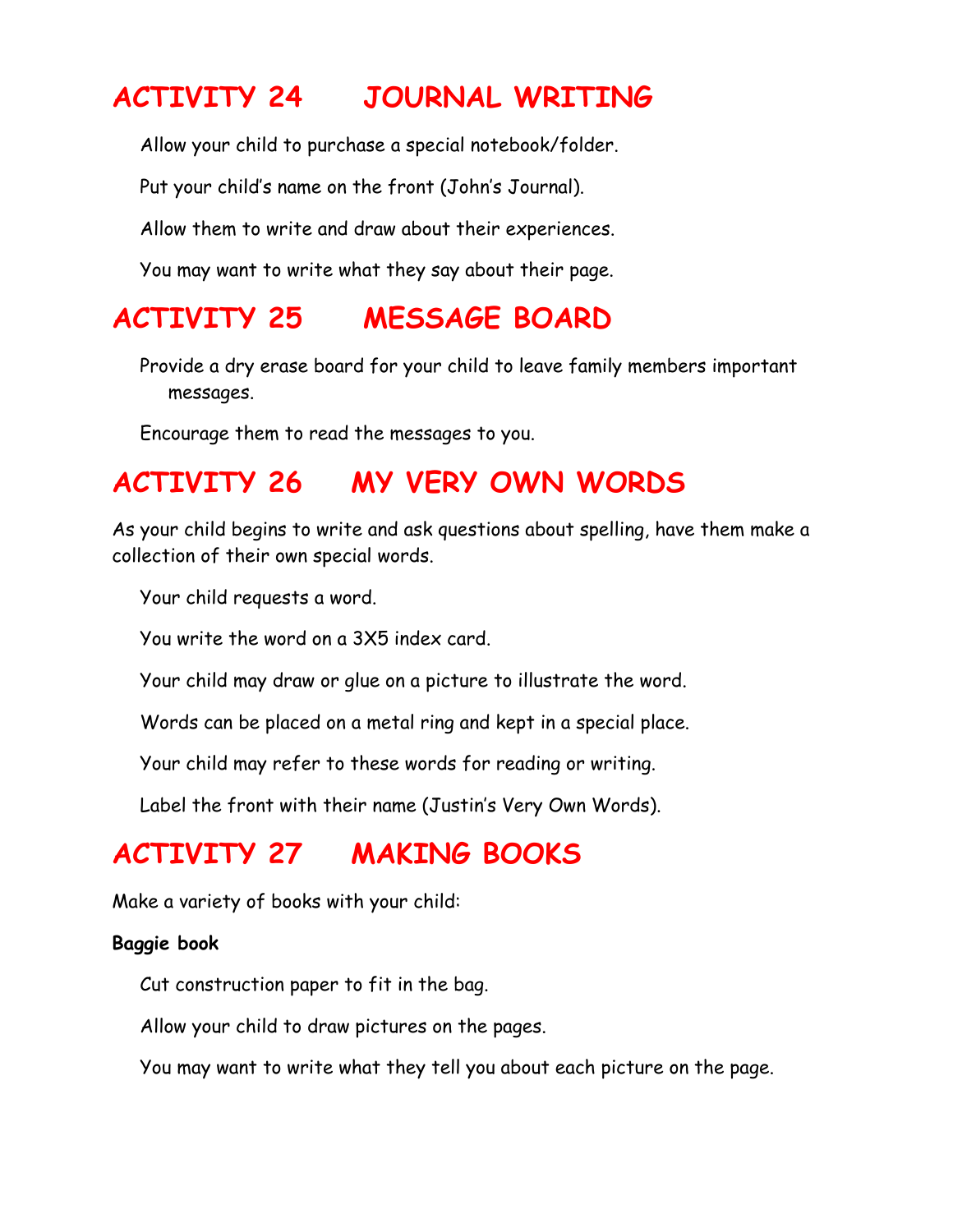Attach 4-6 bags together to create a book.

Encourage your child to read the book.

#### **Lunch Sack Book**

Take 4-6 lunch sacks and fold over the bottom of each sack.

Lift the bottom and glue or draw a picture so it is hidden under the bottom flap.

Write the word on the left side of the sack.

Place the sacks on top of each other and attach with a stapler, braids, etc.

#### **Tag Along Book**

Fold several sheets of paper together and staple to make a book.

Let your child write or draw pictures in the book.

Encourage them to write a title and their name as the author on the front.

Punch two holes near the staples and attach a pipe cleaner for the handle.

This book can tag along with your child.

# **ACTIVITY 28 PICTURE BOX**

Place cut outs of interesting pictures from magazines.

Have your child glue pictures on paper and write and or dictate about the picture.